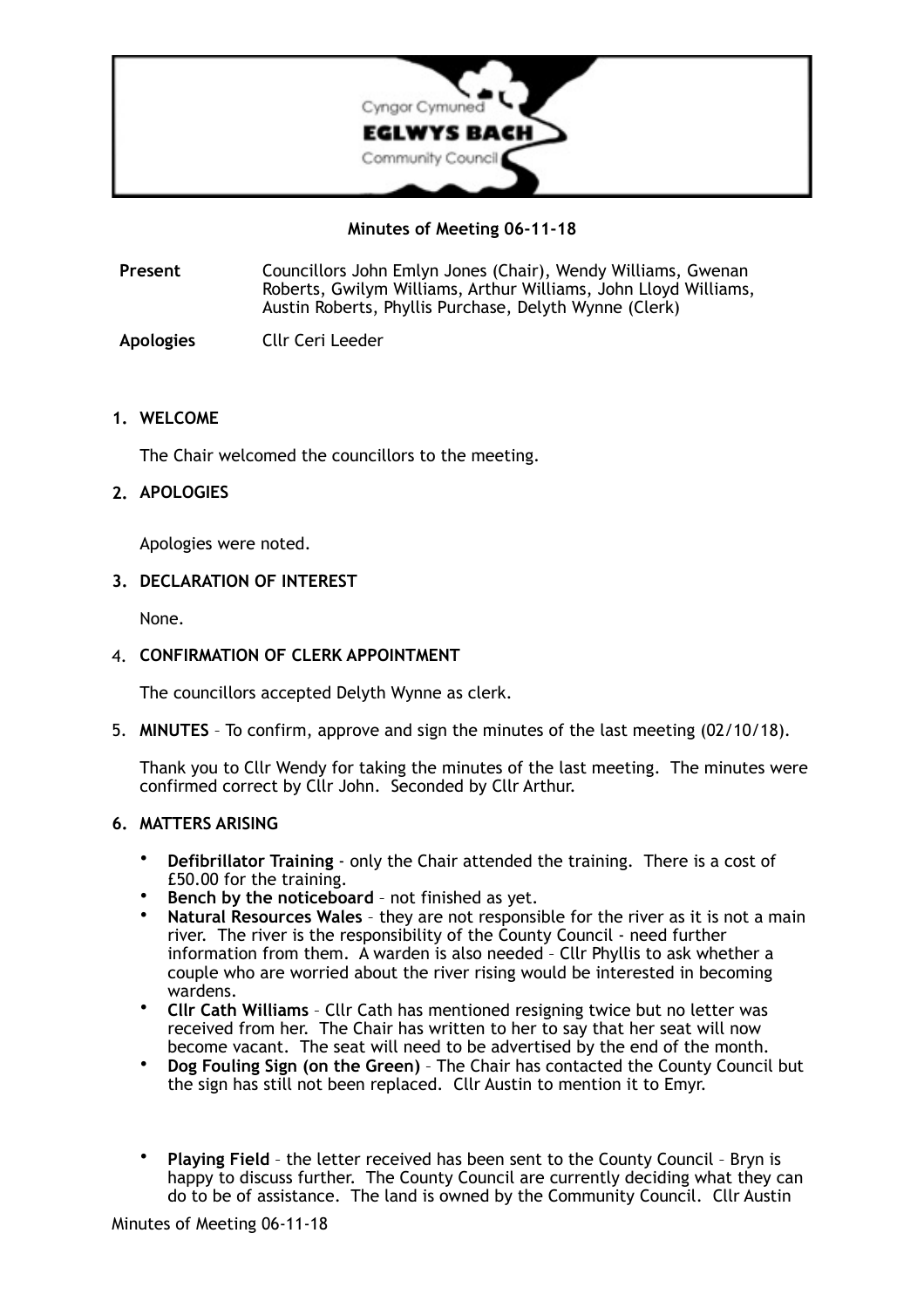

to check with County Council whether they are going to charge for grass cutting etc – this will need to be included in the precept. The County Council know about the squares, but have no budget to do anything except close the cracks – they will invoice us for doing this (repairs and maintenance of equipment). The County Council will be asking town and community councils to pay towards repairs and maintenance. The question was asked who would be organising insurance if a child was hurt? Cllr Austin to discuss this with Simon Billington.

- **Recycling** The County Council are discussing removing the recycling boxes opposite the school. Will discuss with community councils whether they would be willing to take responsibility for these. Recycling centres will be available once a month for large items such as furniture – Cerrigydrudion (first Saturday every month), Llanrwst (second Saturday every month) and Llangernyw (third Saturday every month). Cllr Wendy asked what the future of the clothes recycling would be as the school profited from this. Cllr Austin to enquire with the County Council.
- **Skip** a skip will be in the village on the 8<sup>th</sup> December.
- **Parking** Cllr Austin reported that a parking fee will be introduced in every Council car park and that council staff will also have to pay for parking in the future.
- **Gate**  has asked for the fourth time.
- **Bench** has asked again.
- **X19 Bus** The Chair has tried to make contact.
- **Christmas Meal** Tal y Cafn, Tuesday evening, 27<sup>th</sup> of November.<br>• Chwarel y Nant Path a discussion was held regarding the path
- **Chwarel y Nant Path** a discussion was held regarding the path.

### **7. PLANNING**

• 0/45665 Mrs Eirian Davies Proposed rural enterprise dwelling and installation of treatment tank – Land at Penisa'r Waen, Ffordd Gyffylog.

Cllr Austin declared an interest due to him being a member of the Planning Committee.

No opposition received.

8.30pm Cllr Gwenan left the meeting.

#### 8. **FINANCIAL REPORT**

- Current £6,075.88
- Burial £1,768.20
- Deposit £2,070.90

**Cheques:**  £45.00 - British Legion £122.50 - Sue Hayward £345.00 - Wil Williams £50.00 - Defibrillator Training - Mr Tomos Hughes £100.00 - Delyth Wynne £25.00 - CaThEM

• A cheque of £25.00 received from Conwy Villages Competition.

It was agreed to sign a new mandate. Councillors John, Arthur, Ceri, John Emlyn and Austin are able to sign and any three can sign the cheques.